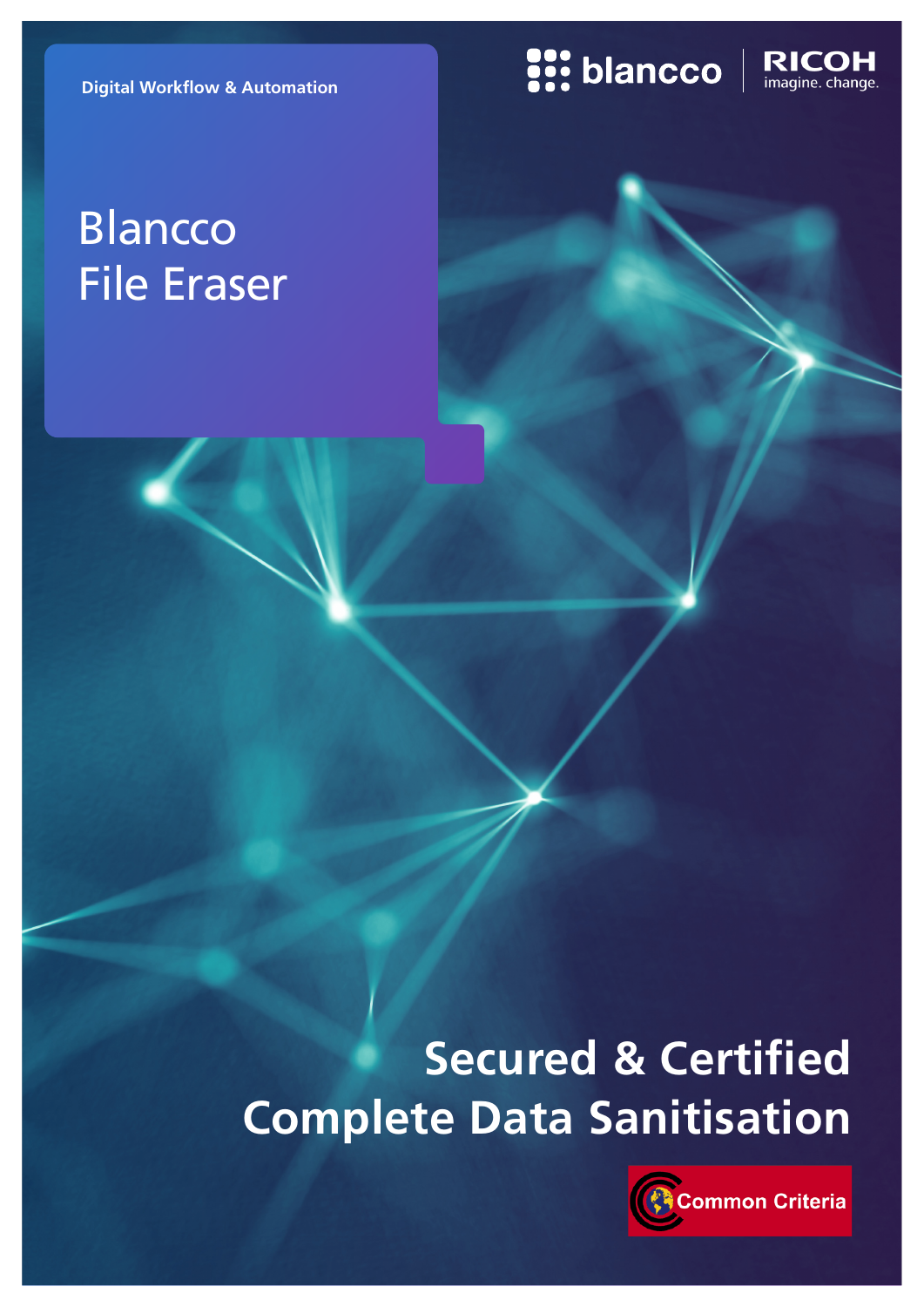## **Blancco File Eraser**

## **The first solution Common Criteria certified to permanently remove files on PCs, laptops and servers**

### **Protect data across your entire workflow process with secured, automated and certified data erasure**

Easily manage, automate and certify your organisation's data erasure processes with Blancco File Eraser. Backed by the testing and certification of Common Criteria and supporting Windows and Linux operating systems, this data sanitisation solution helps reduce user error while enhancing security and compliance.



**secure and certified method**

## **Key benefits:**

### **Securely erase data in live environments**

- Prevent leaks of sensitive data with automated, targeted erasure.
- Implement rules and automated schedules to erase files and folders in accordance with your organisation's internal security policies as well as external regulations.

## **Establish a tamper-proof audit trail**

• Track erasure activities with advanced reporting features and validate compliance among national and international regulatory bodies, including PCI DSS, EU GDPR and HIPAA.

## **Uphold operating standards and improve productivity**

- Install with ease onto existing systems with remote installation and deployment.
- Improve productivity with automated erasure routines.
- Maintain compliance and knowledge towards data sanitisation policies and procedures across your organisation.